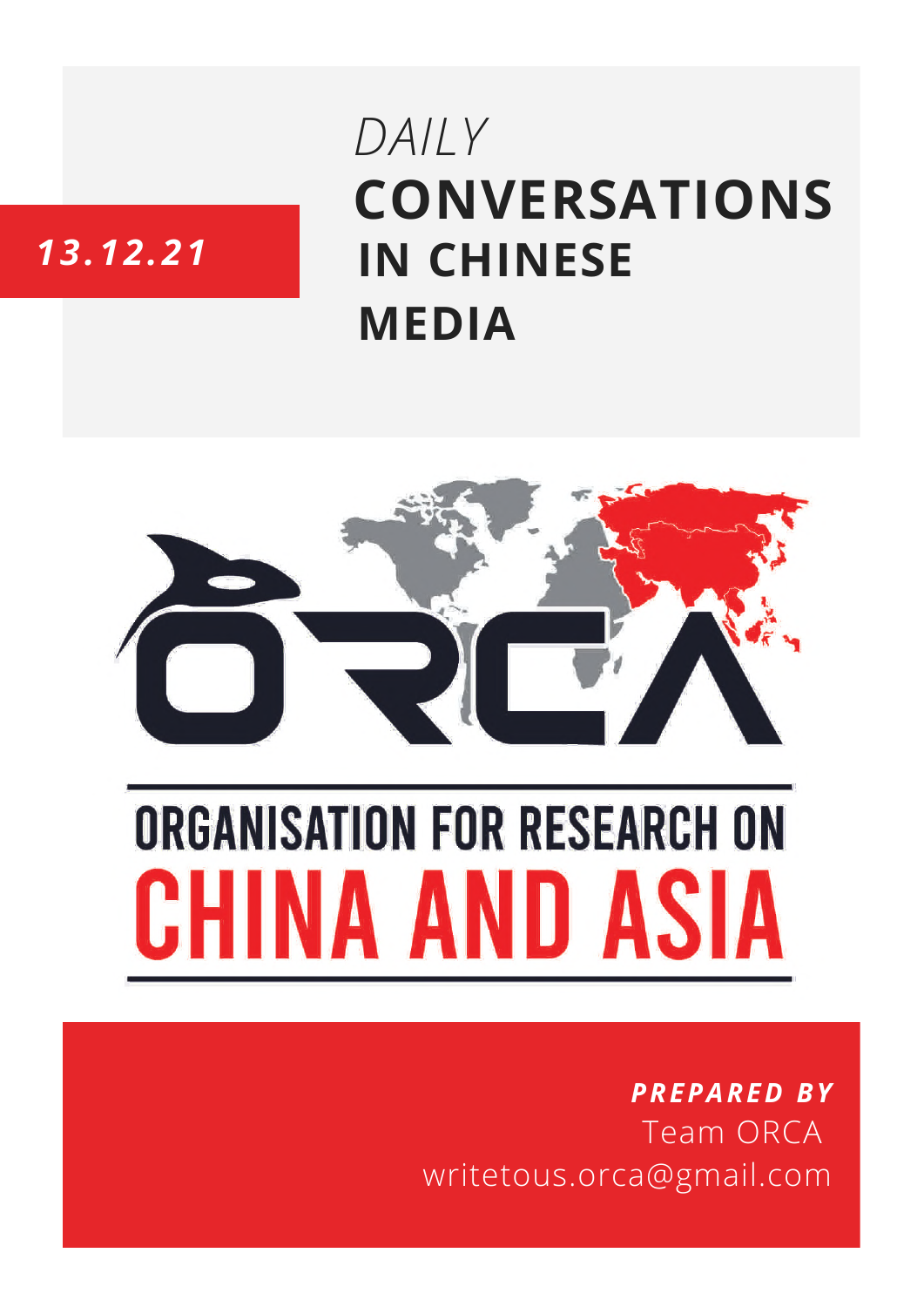#### **I. Social Media Chatter in China**

- **Chinese e-commerce giant Alibaba fired an employee who accused her boss of rape**: In August, Alibaba was rocked by sexual [molestation](https://timesofindia.indiatimes.com/world/china/alibaba-has-fired-employee-who-accused-former-co-worker-of-sexual-assault-report/articleshow/88247083.cms) charges after a women employee posted on the internet that she was molested by her colleague and client during a business trip. Recently, Alibaba has fired her for spreading false information about the assault and about the company not handling the case properly. This comes amidst growing calls in China against its policies of dealing with harassment in the professional domain, highlighted internationally by Peng Shui.
- **Cold Wave in the Tibet region:** A Twitter account [posted](https://twitter.com/Kyangs_Thang/status/1469917449105510401) that the temperature in central Tibet is frigid after a rare snowfall. Temps have almost touched the -40 mark after several years of mild winters. Cold is expected to continue into the week while the minimum temperature in Ladakh also has dropped to -20.2 Such change in temperature is poised to have an impact on the stalemate in border negotiations vis-a-vis Eastern Ladakh.
- **Protest against Chinese trawlers in Gwadar:** A Twitter account [posted](https://twitter.com/viper202020/status/1470274344190238720) that people of [Gwadar](https://twitter.com/hashtag/Gwadar?src=hashtag_click) are protesting on the streets for the past week against Chinese trawlers illegally fishing in their waters. As per social media chatter, Pakistan Prime Minister Imran Khan has "looked the other way" to please the [CCP](https://twitter.com/hashtag/CCP?src=hashtag_click). (see Image 1)

#### **II. News in China**

- China [completed](https://news.cgtn.com/news/2021-12-11/20-years-in-WTO-How-China-has-transformed-15U0Js4LxNm/index.html) 20 years in WTO; it became a member of the on 11 December 2001.
- The US, China and 84 other WTO members have agreed to align their economies in areas such as online consumer protection and paperless trading. India is the biggest economy to oppose the initiative amid a policy to become self-reliant.
- Times of India [published](https://timesofindia.indiatimes.com/blogs/voices/three-reasons-why-chinas-tech-prowess-is-overhyped/) an article on how the CPC propaganda of overhyping its tech industry can backfire. The article also talks about the talent pull in and the opportunity cost of developing technology- a comparative analysis between USA and China.
- The Financial Secretary of the Hong Kong Special Administrative Region Government Chen Maobo has recently [written](https://www.thepaper.cn/newsDetail_forward_15809749) an article praising the "one country two systems" and has also pointed out the "administrative-led" governance system by CPC has provided a stable environment and efficient government. These views of the Financial Secretary come in the backdrop of Hong Kong's continued crackdown against dissent vis-a-vis the CPC.